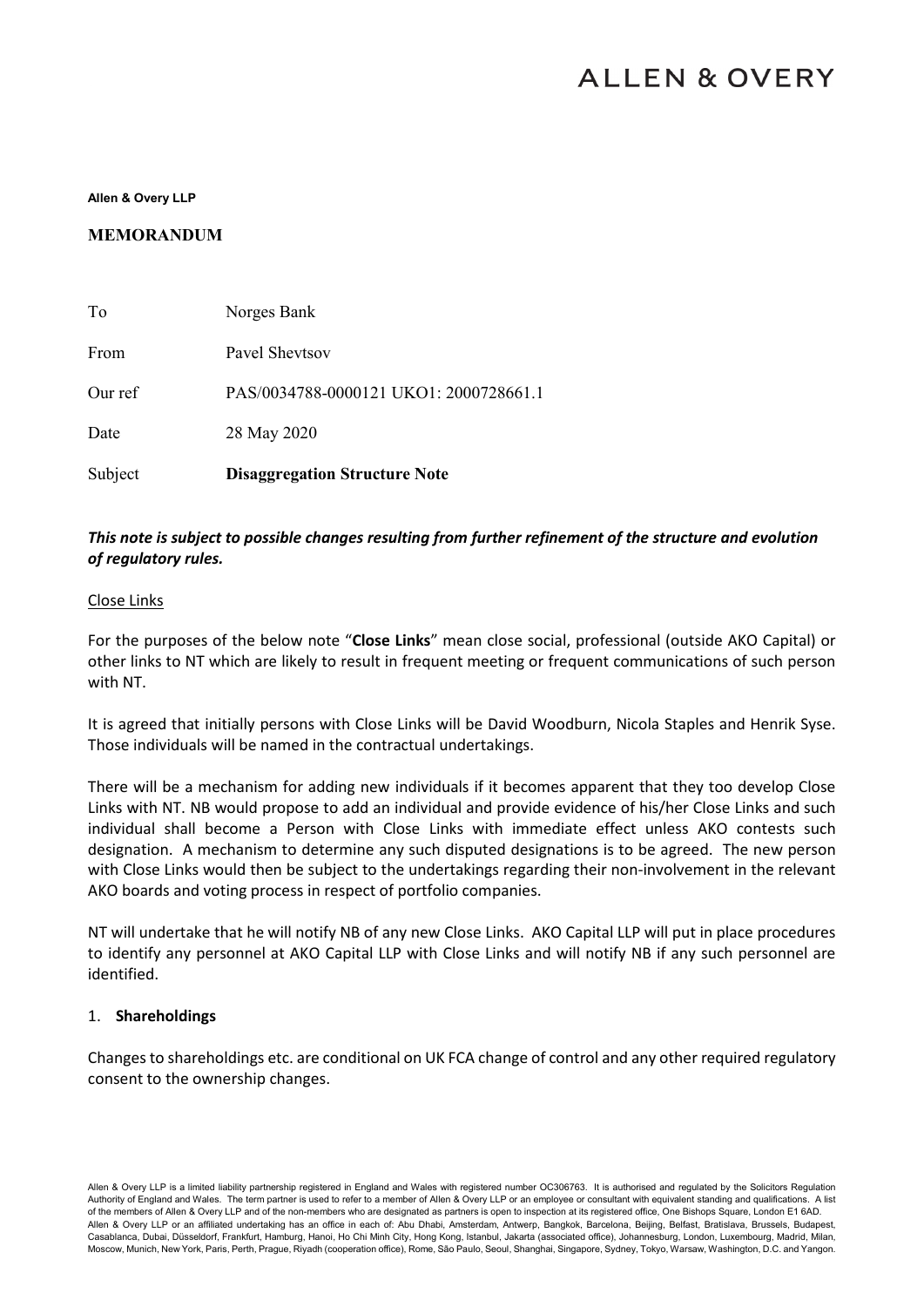## a) DSHN Philanthropy LLP (UK)

- NT will have 100% of voting rights in DSHN Philanthropy ("DSHN") however his voting rights will be delegated to a person agreed between NB, NT and DSHN (the "**Delegate**")) for the duration of NT's employment at NBIM:
	- o The Delegate must have no Close Links;
	- $\circ$  The exercise of voting rights in DSHN by the Delegate will be on a fully discretionary basis, even on critical matters. NT will not have any "reserved matters" / be able to give instructions to the Delegate and will give an undertaking to that effect.
	- $\circ$  While the delegation agreement will be revocable in principle, NT will undertake to NBIM not to terminate the delegation arrangement without NB's consent, subject to certain exceptions (being the Delegate's death, incapacity, insolvency, criminal or other serious conviction, termination as a member of DSHN, material breach, fraud, negligence or wilful misconduct where NT can terminate on prior notice to NB (providing details of these events)
	- $\circ$  Upon termination of the Delegate and subject to FCA approval, NT will immediately appoint a replacement on the same terms. NB, NT and DSHN will agree an alternative delegate upfront to ensure immediate continuation of the delegation arrangement.
- Apart from NT, David Woodburn, the Delegate and Philip Lawford will be members of DSHN Philanthropy.

# b) AKO Capital LLP

- DSHN Philanthropy will have 45 % or less of voting rights in AKO Capital, directly and indirectly via AKO Capital (Jersey) Limited (until that entity's liquidation) and AKO Capital Management Ltd.
- NT will have no other direct or indirect voting rights in AKO Capital.
- There will be no delegation arrangements. The voting rights of the current non-NT members will be increased to make up 55% and will be held and exercised on their own behalf.
- If any persons with Close Links will have voting rights in AKO Capital, the combined voting rights of DSHN Philanthropy and members with Close Links in AKO Capital should be under 45 *-* % or under.

# c) AKO General Partner Limited

- DSHN Philanthropy will cease to be an indirect majority shareholder in that entity no later than 30 June 2021. The new indirect owners will be a purpose trust with its purpose as the furtherance of the business of the AKO Group.
- This action can happen at a later stage as currently the relevant AKO feeder funds which are limited partnerships are minority shareholders in the respective master funds. The relevant AKO entities to confirm this in contractual representations and undertakings.
- NT will have no other direct or indirect voting rights in AKO GP.
- If any persons with Close Links will have voting rights in AKO GP, the combined direct and indirect voting rights of DSHN Philanthropy and members with Close Links in AKO Capital should be under 50%.

# d) AKO Funds

- NT will remain a minority shareholder in AKO funds but will agree to switch into nonmanagement ordinary shares
- NT's investment in the AKO funds will be put in a blind trust type structure ("the Blind Trust") under the a discretionary mandate with Gabler with all AKO fund reporting going to the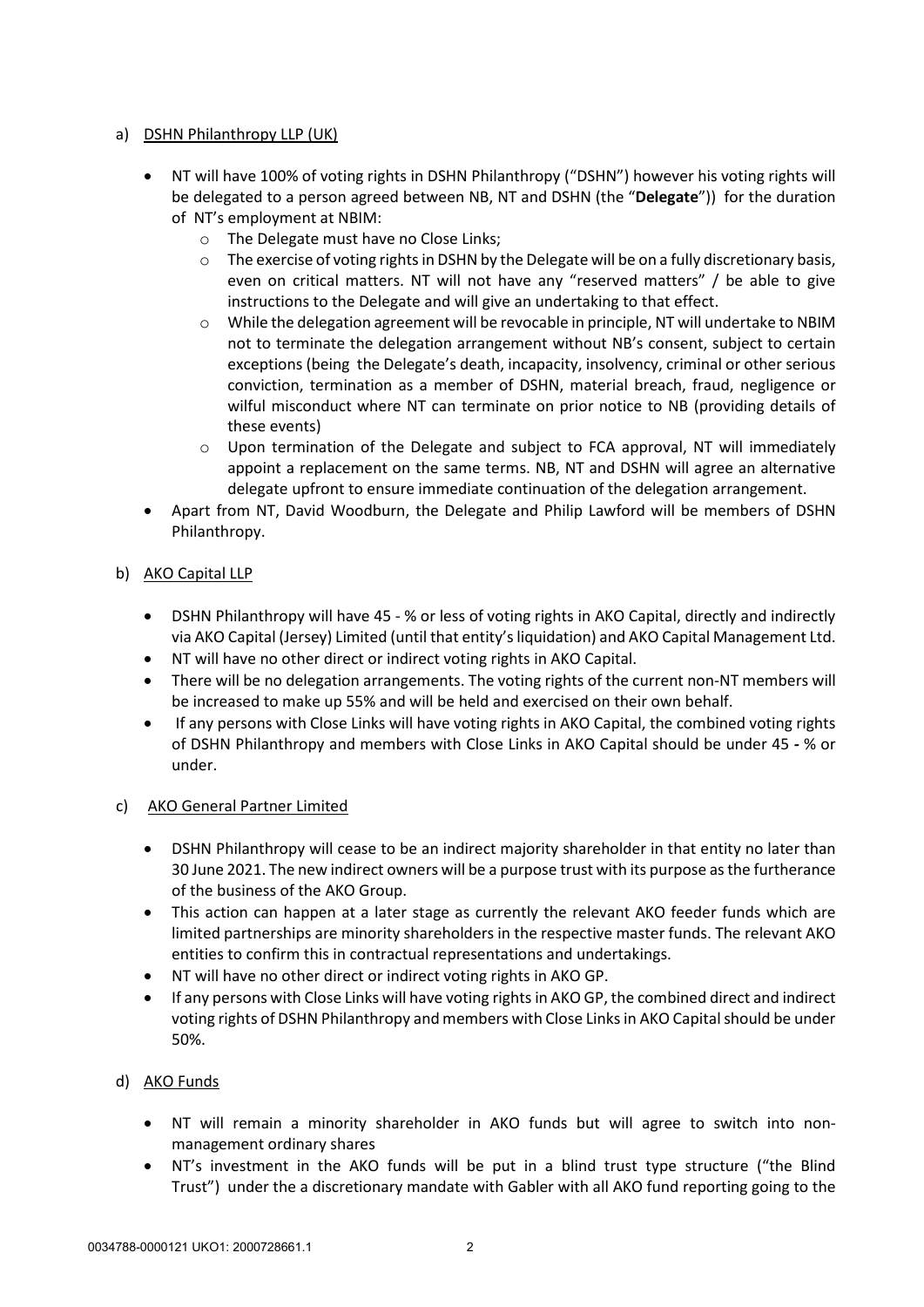Blind Trust and not to NT personally (neither directly nor via the Blind Trust). This arrangement will be included in NT's contractual undertakings.

- The relevant AKO entities to confirm contractually that the Blind Trust will be treated as all other investors with regards to information (in that he will receive the regular fund reports and newsletters at the same time as all other investors). Gabler will be restricted contractually from passing Transparency Platform information to NT.
- e) Other entities
	- AKO Capital Jersey Ltd will initially be wholly owned by DSHN Philanthropy and will be liquidated no later than 30 June 2021 AKO Capital LLP will provide investment management services directly to the AKO Cayman funds.
	- AKO Capital Management Ltd will be wholly owned by DSHN Philanthropy, initially indirectly and, following the liquidation of AKO Capital Jersey, directly.

#### 2. **Boards' composition**

#### a) DSHN Philanthropy LLP (UK)

- NT will not be a member of DSHN's board.
- Neither Henrik Syse nor any other person with Close Links (other than David Woodburn) will be a member of the board. Apart from David, the board will initially comprise Philip Lawford and the Delegate.
- Any changes to the board can only be made by the Delegate (in its capacity as delegate pursuant to the delegation agreement) with NB's prior consent.
- The board will have day-to-day responsibility for the operation of the LLP, including voting and other rights in respect of its interest in AKO Capital LLP.
- Board meetings will take place in the UK with the Delegate participating in person or dialling in/ video-linking from Norway. The Delegate will undertake to participate in board meetings and be regularly involved in that capacity in the management of DSHN.
- Board decisions will be made by unanimous consent.
- Reserved matters of member will be limited and customary and will not involve dictating any operating or financial policies of the LLP.

#### b) AKO Capital LLP

- NT will not be a member of AKO Capital's board.
- Neither Henrik Syse nor any other person with Close Links will be a member of the board.
- Peter Towler (AKO Compliance Officer) and an independent (i.e. non AKO) non-executive director known in the industry to be added as board members. The remaining members will be Patrick Hargreaves and Andrew Dubin.
- AKO Capital to have flexibility to change its board members from time to time subject to the general provisions above (compliance officer and one independent non-executive or, if the compliance officer is not a board member, two independent non-executives) being maintained. All appointments will be subject to FCA approval where required. Prior notice of any planned change to those non-executive appointments will be given to NB.
- Among other responsibilities, the independent director will monitor the separation between AKO and NT.
- The board will have day-to-day responsibility for the operation of the LLP.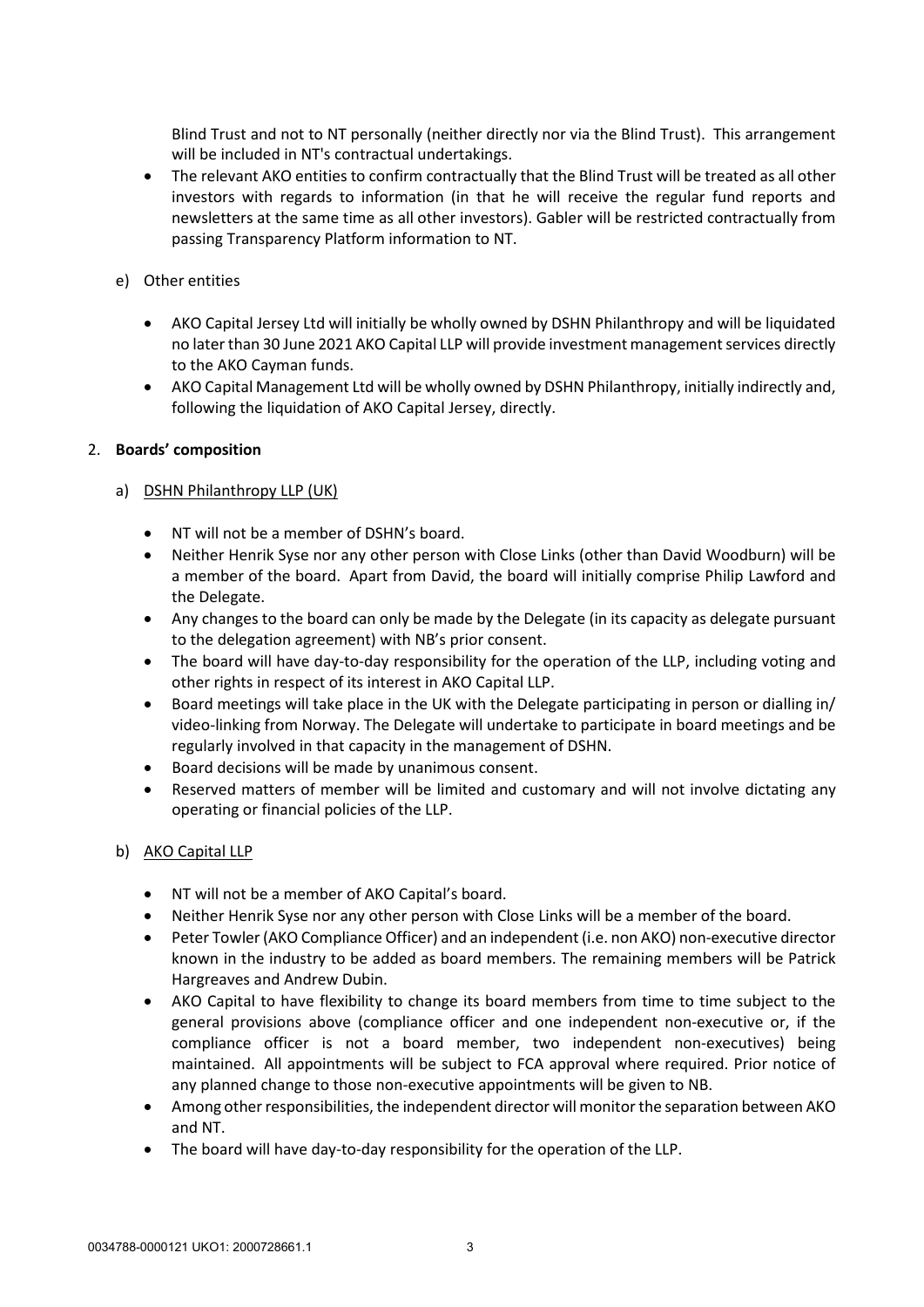• DSHN alone will not have any reserved matters. A "Qualified Majority" of Members holding over 50% of votes (and including DSHN) will approve certain customary reserved matters which do not dictate any operating or financial policies of the LLP.

## c) AKO General Partner Limited

- NT will not be a member of AKO GP's board
- Neither Henrik Syse nor any other person with Close Links will be a member of the board.
- The board will be majority independent (i.e. non AKO) in the same way as the boards of the AKO corporate funds, comprising initially Adrian O'Carroll Carsten Lønfeldt and Declan Quilligan. A further independent (i.e. non AKO) director may be added to replace Henrik.
- The board will have strategic and day-to-day responsibility for the operation of the company (subject to the delegation of investment management to AKO Capital).

#### d) AKO corporate funds (Cayman and Irish)

- NT will not be a member of any fund's board
- Neither Henrik Syse nor any other person with Close Links will be a member of the board.
- The boards will have strategic and day-to-day responsibility for the operation of the company (subject to the delegation of investment management to AKO Capital).
- Each fund's board will remain majority independent (i.e. non AKO) comprising initially Adrian O'Carroll Carsten Lønfeldt and Declan Quilligan in case of the Cayman funds and Andrew Dubin, Des Quigley and Des Fullam in case of the Irish funds. A further independent (i.e. non AKO) director may be added to replace Henrik.

## e) AKO Foundation

The board of trustees will comprise David Woodburn, Henrik Syse, and Sally Procopis. Neither NT nor his family members will be trustees.

#### 3. **AKO's portfolio voting process and compliance procedures**

- Voting and other rights in respect of portfolio companies will continue to be recommended by AKO Capital's portfolio analysts , none of whom will be a Person with Close Links.
- The analysts' recommendations on voting or other rights will continue to be reviewed and approved or disapproved by AKO Capital's portfolio managers. None of the portfolio managers will be a Person with Close Links.
- Any disapproval of an analyst's recommendation on rights and reasons therefor will be reported to AKO Capital's compliance officer.
- None of the Persons with Close Links will be involved in decisions on the exercise of voting or other rights in respect of portfolio companies.
- To put in place compliance procedures for all AKO Capital employees covering the communication of information on portfolio companies to NT, the soliciting of any such information from NT and the discussion of matters relating to portfolio companies with NT. AKO Capital will notify and regularly remind all its staff that they are subject to their confidentiality obligations with respect to AKO's business activities and portfolio positions in respect of NT and will require all staff to certify, as part of their regular compliance attestations, that they have complied with this requirement.
- These voting and compliance procedures will be confirmed in contractual undertakings to NB by AKO Capital.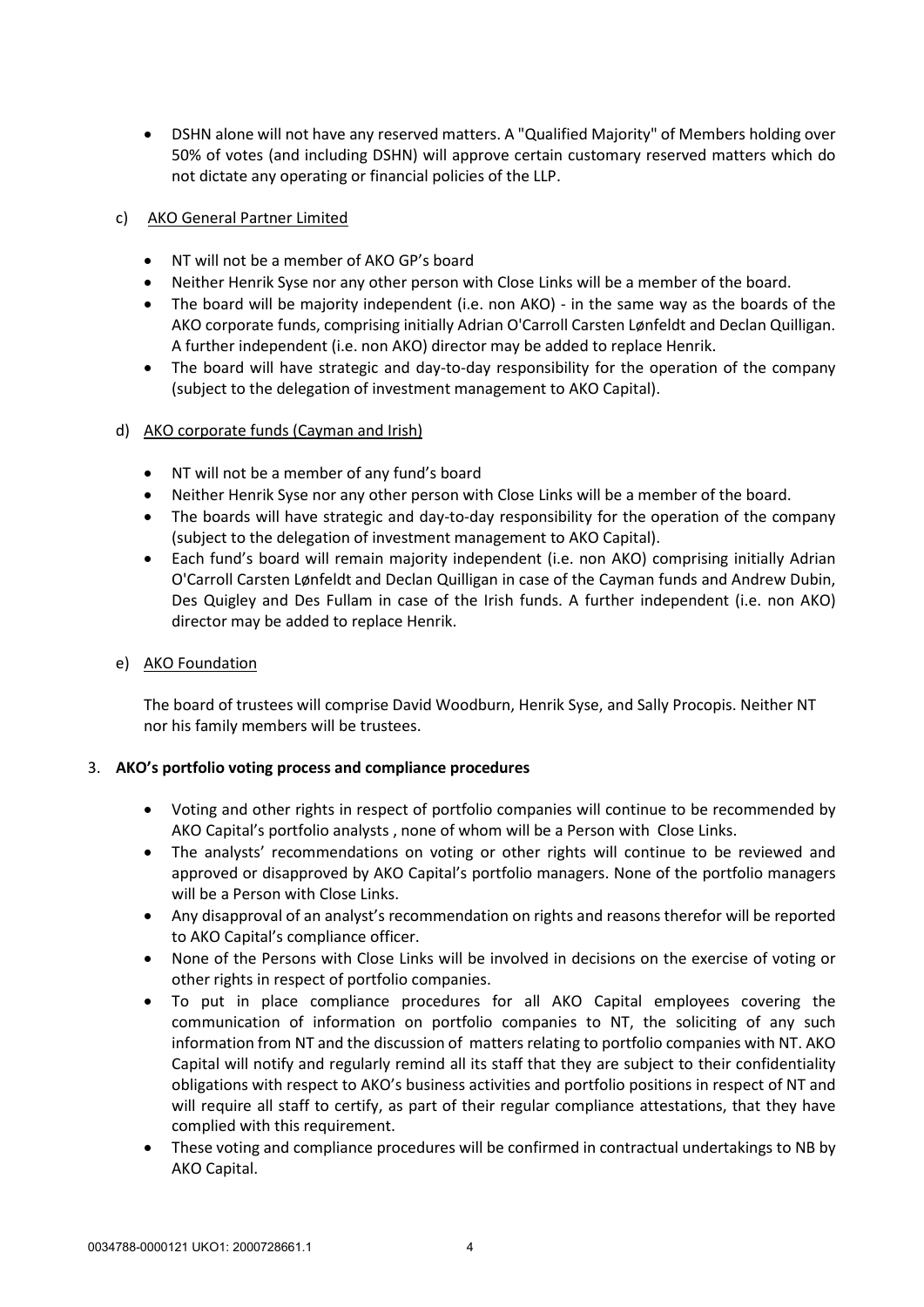#### 4. **Contractual undertakings**

## a) By AKO Capital LLP and AKO Funds

- A range of contractual undertakings will be agreed by AKO Capital and the AKO funds to support the structure. Where the commitment relates to particular actions by members, officers or employees of an entity the obligation on the entity will be to put in place appropriate compliance procedures designed to prevent the prohibited actions.
- "NT NBIM Conflict and Risk Policy" to be amended to include additional procedures e.g. regarding the voting process of portfolio. The policy will be appended to the contractual undertakings alongside the final structure paper.

# b) By NT

- A range of contractual undertakings will be agreed by NT to support the structure and will fit within the existing NBIM policies/ employment contracts.
- In addition, NT to confirm contractually that, other than as may be expressly agreed by NBIM, neither he nor his family members will (i) hold (legally or beneficially) or exercise voting rights in any listed securities or (ii) participate in or control any other investment management entity.

#### c) By AKO Foundation

The trustees of AKO Foundation to confirm contractually that the foundation will not hold (legally or beneficially) any securities in portfolio companies or exercise voting rights in any such securities.

#### d) By the Delegate

Certain undertakings will be given to NB by the Delegate (e.g. regarding attendance of DSHN board).

#### e) By Gabler

Certain undertakings will be given to NB by Gabler (e.g. regarding Transparency Platform information).